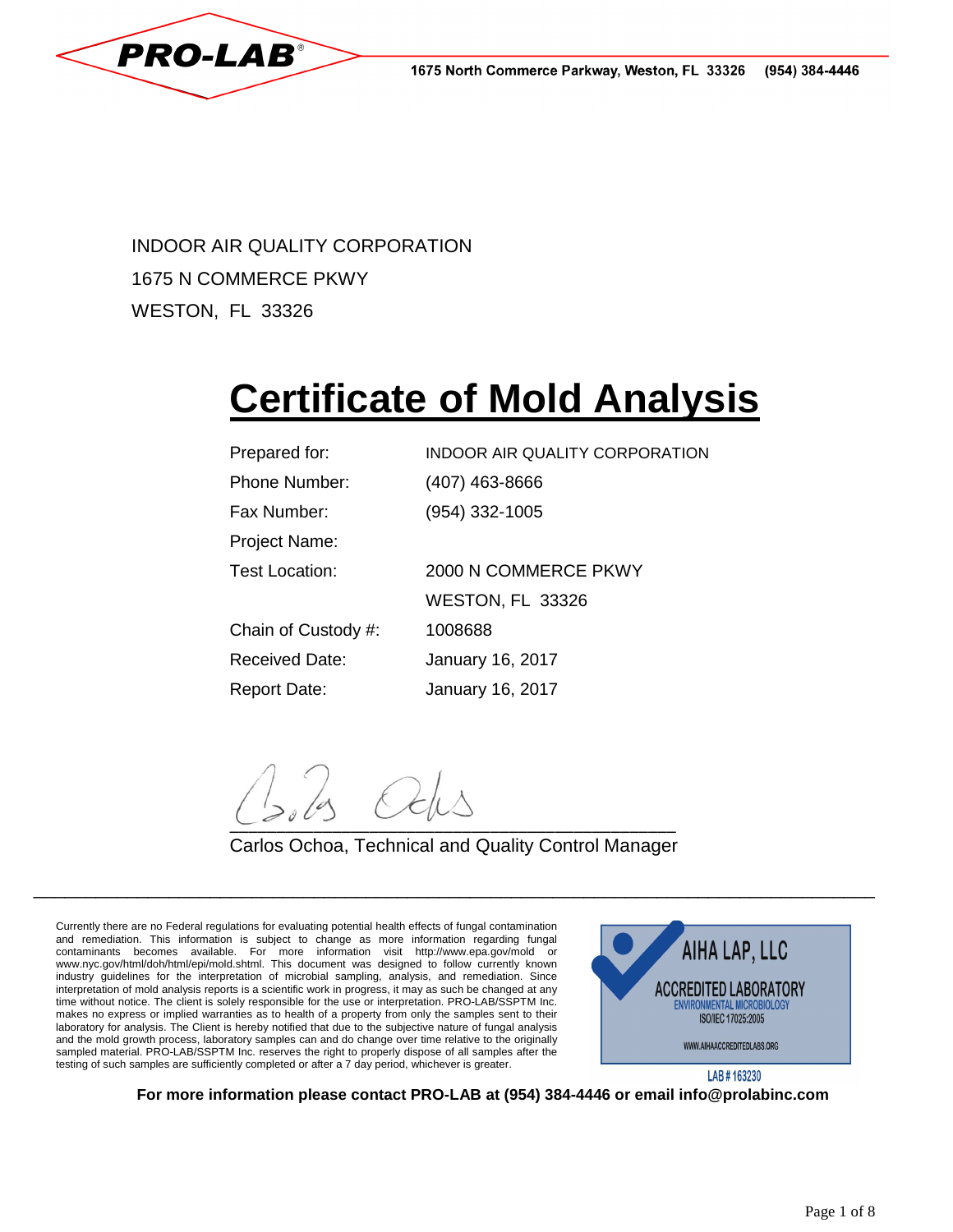

#### **Prepared for :** INDOOR AIR QUALITY CORPORATION **Test Address :**

Stachybotrys, or Trichoderma.

#### 2000 N COMMERCE PKWY WESTON, FL 33326

| <b>ANALYSIS METHOD</b>                     | Spore trap analysis |                                                                                                                               |                       | Spore trap analysis |                 |                     | Direct Microscopic Exam |                 | Direct Microscopic Exam |               |                 |  |
|--------------------------------------------|---------------------|-------------------------------------------------------------------------------------------------------------------------------|-----------------------|---------------------|-----------------|---------------------|-------------------------|-----------------|-------------------------|---------------|-----------------|--|
| <b>LOCATION</b>                            | <b>OUTSIDE</b>      |                                                                                                                               | <b>MASTER BEDROOM</b> |                     |                 | <b>BATHROOM</b>     |                         | <b>KITCHEN</b>  |                         |               |                 |  |
| COC/LINE#                                  | 1008688-1           |                                                                                                                               |                       | 1008688-2           |                 |                     | 1008688-3               |                 | 1008688-4               |               |                 |  |
| <b>SAMPLE TYPE &amp; VOLUME</b>            | Z5 - 25L            |                                                                                                                               |                       | Z5 - 25L            |                 |                     | <b>BIO-TAPE</b>         |                 | <b>SWAB</b>             |               |                 |  |
| <b>SERIAL NUMBER</b>                       | Q100123             |                                                                                                                               |                       | Q100134             |                 |                     | None supplied           |                 | None supplied           |               |                 |  |
| <b>COLLECTION DATE</b>                     | Jan 9, 2017         |                                                                                                                               |                       | Jan 9, 2017         |                 |                     | Jan 9, 2017             |                 | Jan 9, 2017             |               |                 |  |
| <b>ANALYSIS DATE</b>                       | Jan 16, 2017        |                                                                                                                               |                       | Jan 16, 2017        |                 |                     | Jan 16, 2017            |                 | Jan 16, 2017            |               |                 |  |
| <b>CONCLUSION</b>                          | <b>CONTROL</b>      |                                                                                                                               |                       | <b>ELEVATED</b>     |                 |                     | <b>NORMAL</b>           |                 |                         | <b>NORMAL</b> |                 |  |
| <b>IDENTIFICATION</b>                      | Raw<br>Count        | Spores<br>per m                                                                                                               | Percent<br>of Total   | Raw<br>Count        | Spores<br>per m | Percent<br>of Total |                         | Mold<br>Present |                         |               | Mold<br>Present |  |
| Aspergillus                                |                     | 40                                                                                                                            | 20                    | 20                  | 800             | 30                  |                         | X               |                         |               | X               |  |
| Chaetomium                                 |                     |                                                                                                                               |                       | 14                  | 560             | 21                  |                         |                 |                         |               |                 |  |
| <b>Penicillium</b>                         |                     | 40                                                                                                                            | 20                    | 12                  | 480             | 18                  |                         | X               |                         |               | X               |  |
| Penicillium/Aspergillus                    |                     | 40                                                                                                                            | 20                    |                     |                 |                     |                         |                 |                         |               |                 |  |
| Smuts, myxomycetes                         | $\overline{2}$      | 80                                                                                                                            | 40                    |                     |                 |                     |                         |                 |                         |               |                 |  |
| <b>Stachybotrys</b>                        |                     |                                                                                                                               |                       | 20                  | 800             | 30                  |                         |                 |                         |               |                 |  |
| <b>TOTAL SPORES</b>                        | 5                   | 200                                                                                                                           | 100                   | 66                  | 2,640           | 100                 |                         | <b>NA</b>       |                         |               | <b>NA</b>       |  |
| <b>MINIMUM DETECTION LIMIT<sup>®</sup></b> |                     | 40                                                                                                                            |                       |                     | 40              |                     |                         | <b>NA</b>       |                         |               | <b>NA</b>       |  |
| <b>BACKGROUND DEBRIS</b>                   |                     |                                                                                                                               |                       |                     |                 |                     |                         | Not Applicable  |                         |               | Not Applicable  |  |
| <b>OBSERVATIONS &amp; COMMENTS</b>         |                     | The following water indicating<br>mold were not observed in this<br>sample: Chaetomium, Fusarium,<br>Memnoniella, Ulocladium. |                       |                     |                 |                     |                         |                 |                         |               |                 |  |

Background debris qualitatively estimates the amount of particles that are not pollen or spores and directly affects the accuracy of the spore counts. The categories of Light, Moderate, Heavy and Too Heavy for Accurate Count, are used to indicate the amount of deposited debris. Increasing amounts of debris will obscure small spores and can prevent spores from impacting onto the slide. The actual number of spores present in the sample is likely higher than reported if the debris estimate is 'Heavy' or 'Too Heavy for Accurate Count'. All calculations are rounded to two significant figures and therefore, the total percentage of spore numbers may no equal 100%.

**\* Minimum Detection Limit**. Based on the volume of air sampled, this is the lowest number of spores that can be detected and is an estimate of the lowest concentration of spores that can be read in the sample. **NA** = Not Applicable.

Spores that were observed from the samples submitted are listed on this report. If a spore is not listed on this report it was not observed in the samples submitted.

Interpretation Guidelines: A determination is added to the report to help users interpret the mold analysis results. A mold report is only one aspect of an indoor air quality investigation. The most important aspect of mol growth in a living space is the availability of water. Without a source of water, mold generally will not become a problem in buildings. These determinations are in no way meant to imply any health outcomes or financial decisions based solely on this report. For questions relating to medical conditions you should consult an occupational or environmental health physician or professional.

CONTROL is a baseline sample showing what the spore count and diversity is at the time of sampling. The control sample(s) is usually collected outside of the structure being tested and used to determine if this<br>sample(s) i

ELEVATED means that the amount and/or diversity of spores, as compared to the control sample(s), and other samples in our database, are higher than expected. This can indicate that fungi have grown because of a water leak or water intrusion. Fungi that are considered to be indicators of water damage include, but are not limited to: Chaetomium, Fusarium, Memnoniella, Stachybotrys, Scopulariopsis, Ulocladium.

**NOT ELEVATED** means that the amount and/or the diversity of spores, as compared to the control sample and other samples in our database, are lower than expected and may indicate no problematic fungal growth. UNUSUAL means that the presence of current or former growth was observed in the analyzed sample. An abundance of spores are present, and/or growth structures including hyphae and/or fruiting bodies are present and associated with one or more of the types of mold/fungi identified in the analyzed sample.

**NORMAL** means that no presence of current or former growth was observed in the analyzed sample. If spores are recorded they are normally what is in the air and have settled on the surface(s) tested.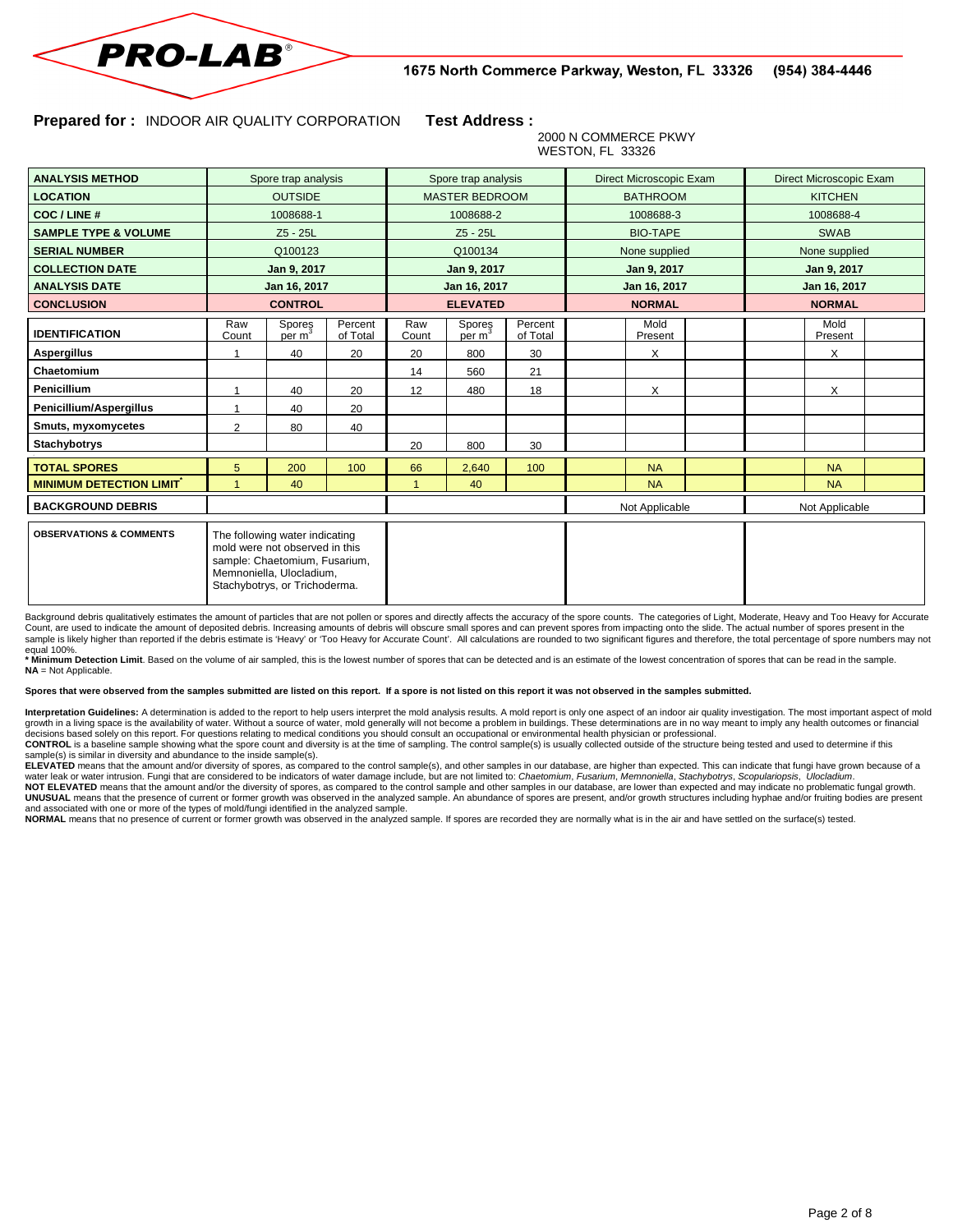

## 1675 North Commerce Parkway, Weston, FL 33326 (954) 384-4446

| <b>Identification</b>   | <b>Outdoor Habitat</b>                                                                                             | <b>Indoor Habitat</b>                                                                                                                                                                                                                                    | <b>Possible Allergic Potential</b><br>Not an opinion or interpretation                                                                                                                                          | <b>Comments</b>                                                                                                                                                                                                                                                                                                                                                                                                                                                                  |
|-------------------------|--------------------------------------------------------------------------------------------------------------------|----------------------------------------------------------------------------------------------------------------------------------------------------------------------------------------------------------------------------------------------------------|-----------------------------------------------------------------------------------------------------------------------------------------------------------------------------------------------------------------|----------------------------------------------------------------------------------------------------------------------------------------------------------------------------------------------------------------------------------------------------------------------------------------------------------------------------------------------------------------------------------------------------------------------------------------------------------------------------------|
| Aspergillus             | Common everywhere. Grows on<br>soil, dead plant material, nearly<br>anything organic.                              | Common on wherever humidity is<br>too high. Grows on wallboard,<br>leather, food, wood, etc. Capable<br>of growing over a wide range of<br>moisture conditions from very dry<br>to very wet.                                                             | Known allergen causing Type I (hay<br>fever and asthma) allergies and<br>Type III (hypersensitivity<br>pneumonitis). Can cause allergenic<br>sinusitis, and ABPA (allergenic<br>bronchopulmonar aspergillosis). | Aspergillus fumigatus and Aspergillus niger<br>are the most common species found in indoor<br>air.                                                                                                                                                                                                                                                                                                                                                                               |
| Chaetomium              | Growing on dung, dead leaves,<br>wood.                                                                             | Cellulose substrates, especially<br>wallboard, cardboard and wood.<br>Not normally seen growing<br>indoors unless the building<br>material has been wetted.<br>Unusual / Not Normal to be<br>growing indoors.                                            | Type I (hay fever and asthma)<br>allergies.                                                                                                                                                                     | Chaetomium is a water-indicating mold.<br>Spores of this type of mold should not be<br>observed in significantly higher numbers in the<br>air above background/control. If growth and/or<br>significantly higher than backgroud/control<br>spore numbers are reported, corrective action<br>should be considered to reduce the source of<br>water, moisture levels and/or spore numbers<br>in the living space.                                                                  |
| Penicillium             | Very common, growing on<br>decaying plant material, soil,<br>fruits and many other<br>substrates.                  | Common indoor mold that grows<br>on fruit, bread, textiles, leather<br>and other substrates that are<br>wetted.                                                                                                                                          | Type I (hay fever and asthma)<br>allergies and Type III<br>(hypersensitivity pneumonitis).                                                                                                                      | Penicillium is one of the most commonly<br>identified mold types worldwide. Some<br>species can be indicative of a water problem<br>in buildings.                                                                                                                                                                                                                                                                                                                                |
| Penicillium/Aspergillus | Common everywhere. Normally<br>found in the air in small amounts<br>in outdoor air. Grows on nearly<br>everything. | Wetted wallboard, wood, food,<br>leather, etc. Able to grow on<br>many substrates indoors.                                                                                                                                                               | Type I (hay fever and asthma)<br>allergies and Type III<br>(hypersensitivity pneumonitis)<br>allergies.                                                                                                         | This is a combination group of Penicillium and<br>Aspergillus and is used when only the spores<br>are seen. The spores are so similar that they<br>cannot be reliably separated into their<br>respective genera.                                                                                                                                                                                                                                                                 |
| Smuts, myxomycetes      | Commonly found everywhere,<br>espcially on logs, grasses and<br>weeds.                                             | Smuts don't normally grow<br>indoors, but can occasionally be<br>found on things brought from<br>outside and stored in the house.<br>Myxomycetes can occasionally<br>grow indoors, but need lots of<br>water to be established.                          | Type I (hay fever and asthma)<br>allergies.                                                                                                                                                                     | Smuts and myxomycetes are a combined<br>group of organisms because their spores look<br>so similar and cannot be reliably distinquished<br>from each other.                                                                                                                                                                                                                                                                                                                      |
| Stachybotrys            | Grows in the soil and decaying<br>plant material.                                                                  | Wallboards and other paper<br>products that are wetted. Needs<br>high water content in the<br>substrate to grow. Not normally<br>seen growing indoors unless the<br>building material has been<br>wetted. Unusual / Not Normal to<br>be growing indoors. | Type I (hay fever and asthma)<br>allergies.                                                                                                                                                                     | Wet spored mold that generally must be dried<br>out and disturbed before spores can be found<br>in the air. Spores of this type of mold should<br>not be observed in significant numbers in the<br>air above background/control. If growth and/or<br>significantly higher than background/control<br>spore numbers are reported, corrective action<br>should be considered to eliminate the water<br>source, reduce moisture levels and/or spore<br>numbers in the living space. |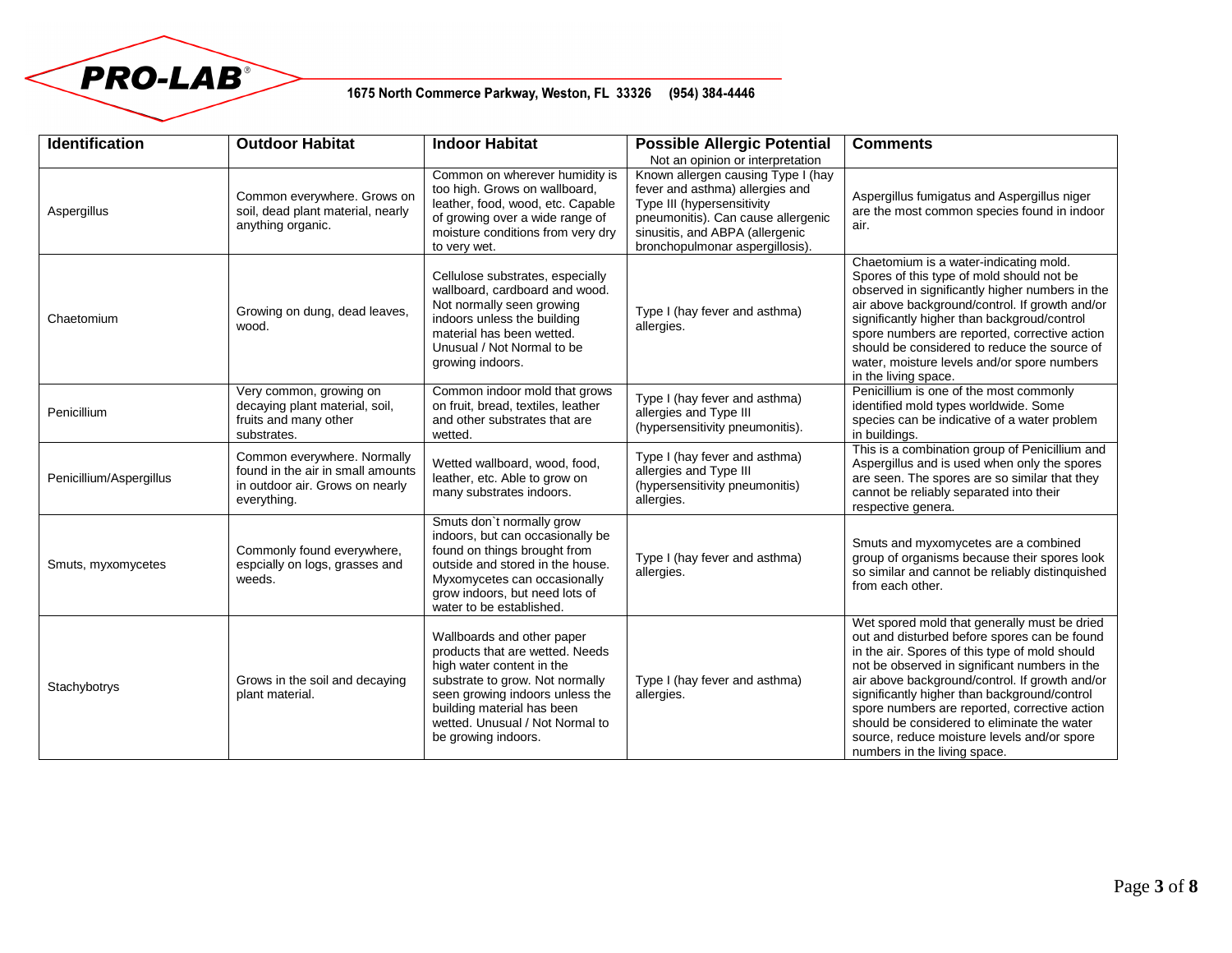

#### **Prepared for :** INDOOR AIR QUALITY CORPORATION

#### **Test Address :**

2000 N COMMERCE PKWY

WESTON, FL 33326

# **Indoor Air Quality Testing**

#### **Introduction**

The fungi are a large group of organisms that include mold. In nature, the fungi and mold help breakdown and recycle nutrients in the environment. Mold are the most common type of fungi that grow indoors. Mold are microscopic organisms that live on plants, in the soil, and on animals, in fact almost anywhere food and moisture are available. Mold is everywhere present in the outdoor and normal indoor environments. It is in the air and on surfaces as settled dust. Exposure to mold is inevitable in everyday life. Thus, exposure to mold is considered part of a normal activity for most people. Only environments for which extraordinary preparations have been taken don't have mold present in the air or on surfaces.

#### **Understanding Mold**

Under the right conditions (moisture, a food source, and time) mold will grow, multiply and produce spores. Mold grows throughout nature as well as the built environment. Mold reproduces by microscopic cells called "spores" that can be spread easily through the air. Mold spores are always present in the indoor and outdoor air. There are mold that can grow on any organic substrate including wood, paper, carpet, food, ceiling tiles, dried fish, carpet, or any surface where dust has accumulated. When excessive moisture or water accumulates indoors, mold growth will often occur, particularly if the moisture problem remains undiscovered or un-addressed. There is no practical way to eliminate all mold spores in the indoor environment. The way to control indoor mold growth is to control the amount of moisture available to the mold.

Mold growth can become a problem in your home or office where there is sufficient moisture and the right foodstuff is available. The key to preventing mold growth is to prevent all moisture problems. Of course, hidden mold can grow when there is water available behind walls, sinks, floors, etc. Indications of hidden moisture problems are discoloration of ceiling or walls, warped floors or condensation on the windows or walls.

#### **Controlling Moisture**

The most critical step in solving a mold problem is to accurately identify and fix the source(s) of moisture that allowed the growth to occur. In order to prevent mold from growing, it is important that water damaged areas be dried within a 24-48 hour period. If a small amount of mold is present in the home, the mold can be cleaned up with a mild detergent and the excess water or moisture removed. It is not necessary to try and kill the mold or its spores. You can carefully remove the moldy materials if necessary. There are many common sources of excess moisture that can contribute to indoor mold growth. Some of the primary means of moisture entry into homes and buildings are water leakage (such as roof or plumbing leaks), vapor migration, capillary movement, air infiltration, humidifier use, and inadequate venting of kitchen and bath humidity. The key to controlling moisture is to generally reduce indoor humidity within 35% - 60% (depending what climate you live in) and fix all leaks whatever their cause.

#### **Mold Growth Sources**

If the source of moisture is not easily detected or you have a hidden water leak, mold testing can be helpful. Often a roof leak or a plumbing leak can be identified as the source. The difficulty arises when there is an odor present or when an occupant shows signs of mold exposure but no visible mold can be seen. Excess water intrusion can also lead to dry rot of lumber and cause a serious structural defect in buildings.

#### **Health Related Risks**

Based on the Institute of Medicine and the National Academy of Sciences, dampness and mold in homes is associated with increases in several adverse health effects including cough, upper respiratory symptoms, wheeze, and exacerbation of asthma. Mold and fungi contain many known allergens and toxins that can adversely affect your health. Scientific evidence suggests that the disease of asthma may be more prevalent in damp affected buildings. Dampness and mold in homes, office buildings and schools represent a public health problem. The Institute of Medicine concluded, "When microbial contamination is found, it should be eliminated by means that not only limit the possibility of recurrence but also limit exposure of occupants and persons conducting the remediation".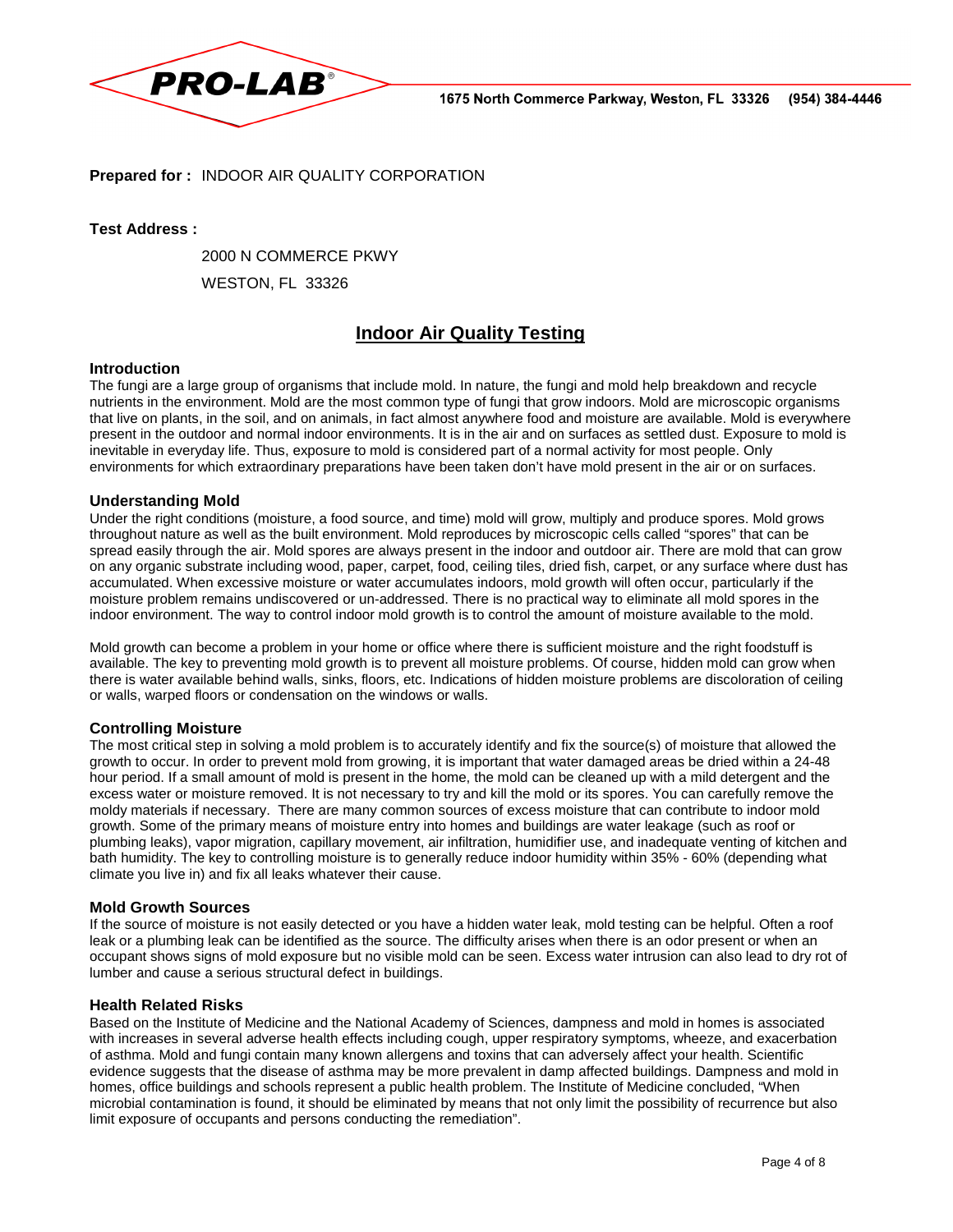



## **Mold Sampling Methods**

The goal of sampling is to learn about the levels of mold growth and amplification in buildings. There are no EPA or OSHA standards for levels of fungi and mold in indoor environments. There are also no standard collection methods. However, several generally accepted collection methods are available to inspectors to study mold (and bacteria) in indoor environments. Comparison with reference samples can be a useful approach. Reference samples are usually taken outdoors and sometimes samples can be taken from "non-complaint" areas. In general, indoor fungal concentrations should be similar to or lower than outdoor levels. High levels of mold only found inside buildings often suggest indoor amplification of the fungi. Furthermore, the detection of water-indicating fungi, even at low levels, may require further evaluation. There are several types of testing methods that can detect the presence of mold. They can be used to find mold spores that are suspended in air, in settled dust, or mold growing on surfaces of building materials and furnishings. There are different methods that can identify types of live mold and dead mold in a sampled environment. Mold spores can be allergenic and toxic even when dead.

All sampled material obtained in the laboratory is analyzed using modern microscopic methods, standard and innovative mycological techniques, analyzed at 630 – 1,000 times magnification.

Testing for mold with an accredited laboratory is the best way to determine if you have mold and what type of mold it is.

## **Surface Sampling Methods**

Surface sampling can be useful for differentiating between mold growth and stains of various kinds. This type of sampling is used to identify the type of mold growth that may be present and help investigate water intrusion. Surface sampling can help the interpretation of building inspections when used correctly. The following are the different types of surface samples that are commonly used to perform a direct examination of a specific location. Spore counts per area are not normally useful.

#### **Tape (or tape-lift)**

These samples are collected using clear adhesive tape or adhesive slide for microscopic examination of suspect stains, settled dust and spores. Tape lifts are an excellent, non-destructive method of sampling. The laboratory is usually able to determine if the there is current of former mold growth or if only normally settled spores were sampled.

#### **Bulk**

This is a destructive test of materials (e.g., settled dust, sections of wallboard, pieces of duct lining, carpet segments, return-air filters, etc.) to determine if they contain or show mold growth. Bulk sampling collects a portion of material small enough to be transported conveniently and handled easily in the laboratory while still representing the material being sampled. A representative sample is taken from the bulk sample and can be cultured for species identification or analyzed using direct microscopy for genus identification. The laboratory is usually able to determine if the there is current of former mold growth or if only normally settled spores were sampled.

#### **Swab**

A sterile cotton or synthetic fiber-tipped swab is used to test an area of suspected mold growth. Samples obtained using this method can be cultured for species identification or analyzed using direct microscopy for genus identification. The laboratory is usually able to determine if there is current of former mold growth or if only normally settled spores were sampled. Identified spores are generally reported as "present/absent".

#### **Carpet (filter-type) Cassette**

A carpet cassette is used with a portable air pump (flow rate usually doesn't matter) to collect mold, pollen and other particulates. Samples obtained using this method can be cultured for species identification or analyzed using direct microscopy for genus identification. This method is usually used to determine a presence or absence of water-indicating mold in a carpet. The laboratory is usually able to determine if the there is current of former mold growth or if only normally settled spores were sampled.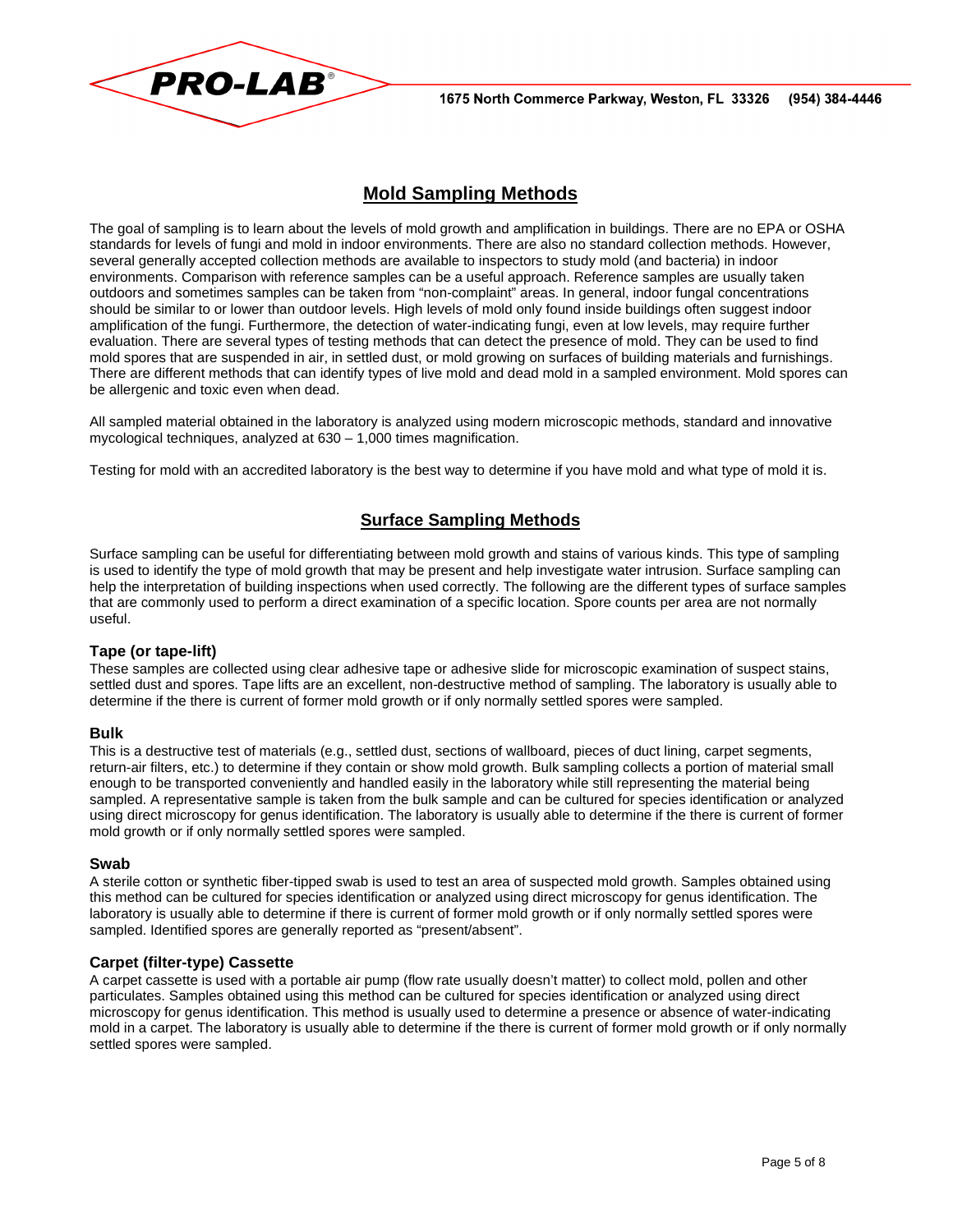

# **Air Sampling Methods**

Air samples are possibly the most common type of environmental sample that investigators collect to study bioaerosols (mold, pollen, particulates). The physics of removing particles from the air and the general principles of good sample collection apply to all airborne materials, whether biological or other origin. Therefore, many of the basic principles investigators use to identify and quantify other airborne particulate matter can be adapted to bioaerosol sampling. Common to all aerosol samplers is consideration of collection efficiency. The following are the two most common forms of air sampling methods.

**"Non-Viable Methods"** (The Laboratory results are reported in "spores per cubic meter (sp/m3)

#### **Z5 Cassette**

The  $\textsf{Z}^5$  spore trap is used with a portable air pump (5 liters/minute for 1 to 5 minutes) to rapidly collect airborne aerosols including mold, pollen and other airborne particulates. Air is drawn through a small slit at the top of the cassette and spores are trapped on a sticky surface on a small glass slide inside the cassette. They are efficient at collecting spores as small as  $1µm.$ 

#### **Micro5 Cassette**

The Micro5 Microcell spore trap cassette is used with a portable air pump (5 liters/minute for 1 to 5 minutes) to collect airborne aerosols including mold, pollen and other airborne particulates. Air is drawn through a small circular hole at the top of the cassette and spores are trapped on a sticky coated glass slide inside the cassette. They are efficient at collecting spores as small as 0.8µm.

#### **Air-O-Cell Cassette**

The Air-O-Cell spore trap cassette is used with a portable air pump (15 liters/minute for 1 to 10 minutes) to collect airborne aerosols including mold, pollen and other airborne particulates. Air is drawn through a small opening at the top of the cassette and spores are trapped on a sticky coated glass slide inside the cassette. These cassettes are efficient at collecting spores as small as 2.6µm.

#### **Allergenco-D Cassette**

The Allergenco-D spore trap cassette is used with a portable air pump (15 liters/minute for 1 to 10 minutes) to collect airborne aerosols including mold, pollen and other airborne particulates. Air is drawn through a small opening at the top of the cassette and spores are trapped on a sticky coated glass slide inside the cassette. These cassettes are efficient at collecting spores as small as 1.7µm.

**"Viable Methods"** (The Laboratory results are reported in "colony forming units per cubic meter (CFU/m3)

#### **Agar Impaction Plates**

The agar impaction plates are used with a portable air pump (28.3 liters/minute for 1 to 3 minutes) to collect airborne mold. This is called "viable sampling" because it only grows what is alive at the time of testing. Air is drawn through a 200-400 holes at the top of the impactor and spores are trapped in the agar media. The agar plate should be shipped to the laboratory immediately or kept cool until it can be shipped. These cassettes are 90% efficient at collecting spores as small as 0.7µm. The laboratory results are reported in "colony forming units per cubic meter (CFU/m<sup>3</sup>)".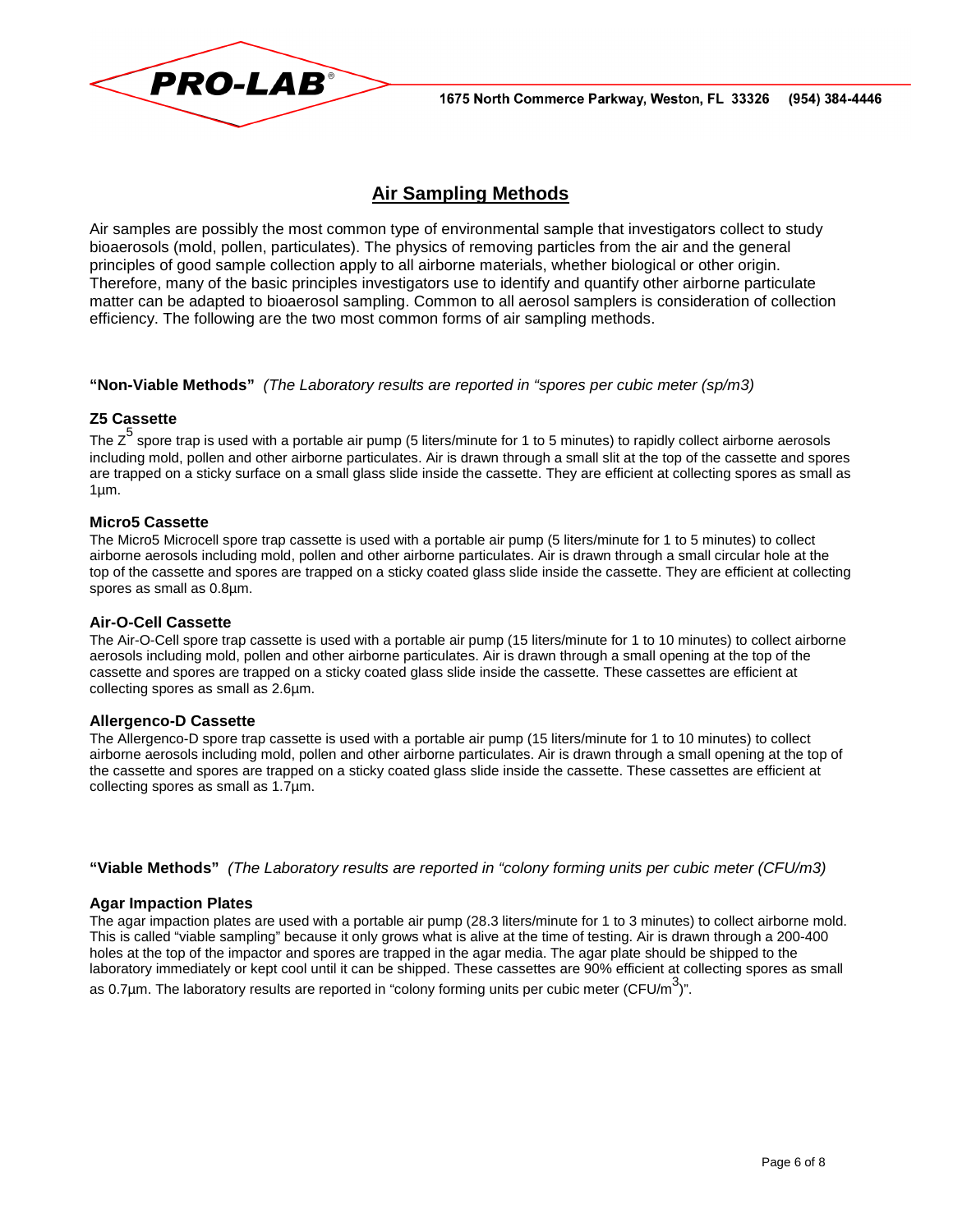

# **Data Interpretation**

Information (data) on mold in buildings can consist of the simple observation of fungal growth on a wall, analytical measurements from hundreds of environmental samples, or the results of a survey of building occupants with and without particular building-related conditions. Data interpretation is the process whereby investigators make decisions on (a) the relevance to human exposure of environmental observations and measurements, (b) the strength of associations between exposure and health status, and (c) the probability of current or future risks. These interpretation steps are followed by decisions on what measures can be taken to interrupt exposure and prevent future problems.

#### **Remediation of Mold**

Prevention of mold growth indoors is only possible if the factors that allow it to grow are identified and controlled. When prevention has failed and visible growth has occurred in a home or building, remediation and/or restoration may be required. The extent of the mold growth will determine the scope of the remediation required. The goal of remediation is to remove or clean mold-damaged material using work practices that protect occupants by controlling the dispersion of mold from the work area and protect the workers from exposure to mold. You should consult a professional when contemplating fixing a large area of mold growth. Generally, remediation requires (a) removal of porous materials showing extensive microbial growth, (b) physical removal of surface microbial growth on non-porous materials to typical background levels, and (c) reduction of moisture to levels that do not support microbial growth. Identification of the conditions that contributed to microbial proliferation in a home or building is the most important step in remediation. No effective control strategy can be implemented without a clear understanding of the events or building dynamics responsible for microbial growth. Following the completion of the remediation process, mold testing should be performed to obtain clearance.

#### **Symptoms of Mold Exposure**

The most common symptoms of mold exposure are runny nose, eye irritation, cough, congestion, and aggravation of asthma. Individuals with persistent health problems that appear to be related to mold or other types of air quality contaminant exposure should see their physicians for a referral to specialists who are trained in occupational/environmental medicine or related specialties and are knowledgeable about these types of exposures. Decisions about removing individuals from an affected area must be based on the results of such medical evaluation. Mold is naturally present in outdoor environments and we share the same air between the indoor and outdoor, it is impossible to eliminate all mold spores indoors.

#### **Ten Things You Should Know About Mold**

- 1) Potential health effects and symptoms associated with mold exposures include allergic reactions, asthma, and other respiratory problems.
- 2) There is no practical way to completely eliminate mold and mold spores in the indoor environment. The way to control indoor mold growth is to control moisture.
- 3) If mold is a problem in your home or building, you must clean up the mold and eliminate sources of moisture.
- 4) To prevent mold growth any source of a water problem or leak must be repaired.
- 5) Indoor humidity must be reduced (generally below 60%) to reduce the chances of mold growth by: adequately venting bathrooms, dryers, and other moisture-generating sources to the outside; using air conditioners and de-humidifiers; increasing ventilation; and using exhaust fans whenever cooking, dishwashing and cleaning.
- 6) Clean and dry any damp or wet building materials and furnishings within 24-48 hours to prevent mold growth.
- 7) Clean mold off of hard surfaces with water and detergent and dry completely.
- 8) Prevent condensation: reduce the potential for condensation on cold surfaces (e.g., windows, piping, exterior walls, roof, or floors) by adding insulation.
- 9) In areas where there is a perpetual moisture problem on the floor, do not install carpeting
- 10) Mold can be found almost anywhere. Mold can grow on wood, paper, carpet, foods; almost anything can support some mold growth provided there is moisture, time to grow and food to eat.